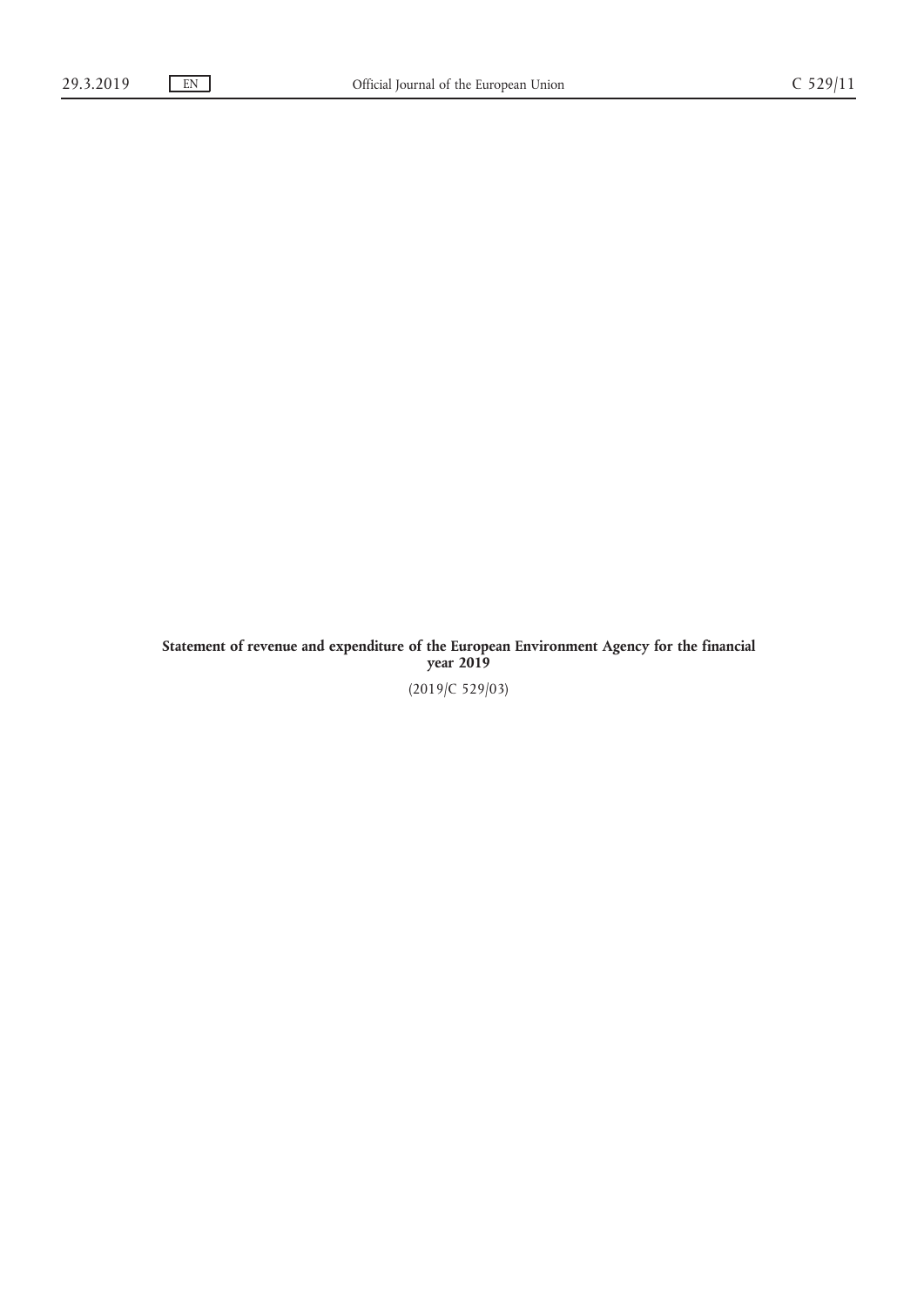## REVENUE

| Title<br>Chapter                                        | Heading                                                                                                                                                                   | Financial year 2019 | Financial year 2018 | Financial year 2017 |
|---------------------------------------------------------|---------------------------------------------------------------------------------------------------------------------------------------------------------------------------|---------------------|---------------------|---------------------|
| $\mathbf{1}$                                            | EUROPEAN UNION SUBSIDY, EUROPEAN FREE<br>TRADE ASSOCIATION (EFTA) CONTRIBUTION AND<br>NEW MEMBER COUNTRIES' CONTRIBUTION                                                  |                     |                     |                     |
| $1\,0$                                                  | EUROPEAN UNION SUBSIDY AND EUROPEAN FREE TRADE<br>ASSOCIATION (EFTA) CONTRIBUTION                                                                                         | 45 229 683          | 43 068 303          | 41 560 793,-        |
|                                                         | Title 1 - Total                                                                                                                                                           | 45 229 683          | 43 068 303          | 41 560 793,-        |
| $\boldsymbol{2}$<br>20                                  | MISCELLANEOUS REVENUE<br>PROCEEDS FROM THE SALE OF MOVABLE<br>AND IMMOVABLE PROPERTY                                                                                      | p.m.                | p.m.                | $_{0,-}$            |
| 21                                                      | PROCEEDS FROM THE HIRING-OUT OF FURNITURE AND<br><b>EQUIPMENT</b>                                                                                                         | p.m.                | p.m.                | $0, -$              |
| 2 <sub>2</sub>                                          | CONTRIBUTIONS UNDER SPECIFIC AGREEMENTS -<br><b>ASSIGNED REVENUE (1)</b>                                                                                                  | 9 275 000           | 22 731 874          | 29 061 000,-        |
| 2 <sub>3</sub>                                          | REIMBURSEMENT OF VARIOUS EXPENSES                                                                                                                                         | p.m.                | p.m.                | $0, -$              |
| 24                                                      | GIFTS AND LEGACIES                                                                                                                                                        | p.m.                | p.m.                | $0, -$              |
| 2 <sub>5</sub>                                          | MISCELLANEOUS REVENUES                                                                                                                                                    |                     |                     | $_{0,-}$            |
|                                                         | Title 2 - Total                                                                                                                                                           | 9 275 000           | 22 731 874          | 29 061 000,-        |
|                                                         |                                                                                                                                                                           |                     |                     |                     |
|                                                         | <b>GRAND TOTAL</b>                                                                                                                                                        | 54 504 683          | 65 800 177          | 70 621 793,-        |
| $(1)$ 2019:<br>2018:<br>$\qquad \qquad -$<br>2017:<br>— | - Copernicus: 9 275 000<br>Copernicus: 19 830 00,<br>ENI South: 301 874,<br>ENI East: 2 600 000.<br>Copernicus: 27 341 000,<br>Human Bio: 1 400 000,<br>IPA2018: 320 000. |                     |                     |                     |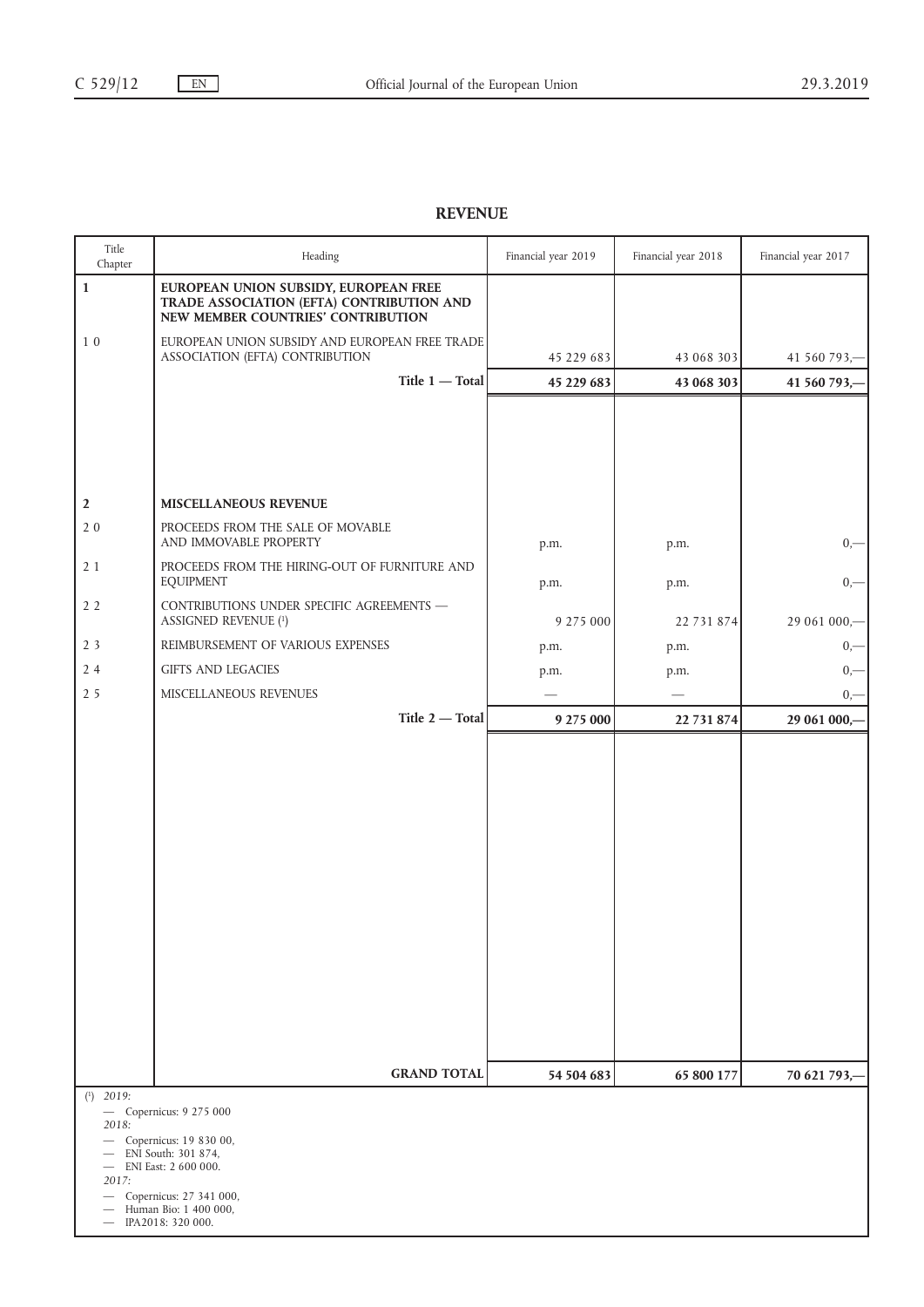## EXPENDITURE

| Title<br>Chapter                                                                                                                                                                                                                                                                                                                                                                                          | Heading                                                                              | Appropriations 2019     | Appropriations 2018      | Outturn 2017                 |
|-----------------------------------------------------------------------------------------------------------------------------------------------------------------------------------------------------------------------------------------------------------------------------------------------------------------------------------------------------------------------------------------------------------|--------------------------------------------------------------------------------------|-------------------------|--------------------------|------------------------------|
| $\mathbf{1}$                                                                                                                                                                                                                                                                                                                                                                                              | <b>STAFF</b>                                                                         |                         |                          |                              |
| 11                                                                                                                                                                                                                                                                                                                                                                                                        | STAFF IN ACTIVE EMPLOYMENT (1)                                                       | 25 310 683              | 26 512 996               | 24 090 828,-                 |
| 1 <sub>2</sub>                                                                                                                                                                                                                                                                                                                                                                                            | <b>EXPENDITURE RELATED TO RECRUITMENT (2)</b>                                        | 200 000                 | 333 439,70               | $282868 -$                   |
| 1 <sub>3</sub>                                                                                                                                                                                                                                                                                                                                                                                            | MISSIONS AND DUTY TRAVEL (3)                                                         | 570 000                 | 852925                   | $729246 -$                   |
| 14                                                                                                                                                                                                                                                                                                                                                                                                        | SOCIOMEDICAL INFRASTRUCTURE (4)                                                      | 685 000                 | 752037                   | $679896 -$                   |
| 16                                                                                                                                                                                                                                                                                                                                                                                                        | SOCIAL SERVICES                                                                      | 14 000                  | 14 000                   | $14000, -$                   |
|                                                                                                                                                                                                                                                                                                                                                                                                           | Title 1 - Total                                                                      | 26 779 683              | 28 465 397,70            | 25 796 838,-                 |
|                                                                                                                                                                                                                                                                                                                                                                                                           |                                                                                      |                         |                          |                              |
| $\mathbf{2}$                                                                                                                                                                                                                                                                                                                                                                                              | <b>ADMINISTRATIVE EXPENDITURE</b>                                                    |                         |                          |                              |
| 21                                                                                                                                                                                                                                                                                                                                                                                                        | RENTAL OF BUILDINGS AND ASSOCIATED COSTS (5)                                         | 3 3 7 5 0 0 0           | 3 1 3 3 9 8 4            | $3173869 -$                  |
| 2 <sub>2</sub>                                                                                                                                                                                                                                                                                                                                                                                            | MOVABLE PROPERTY AND ASSOCIATED COSTS                                                | 195 000                 | 263 637                  | $341440 -$                   |
| 2 <sub>3</sub>                                                                                                                                                                                                                                                                                                                                                                                            | <b>CURRENT ADMINISTRATIVE EXPENDITURE (6)</b>                                        | 615 000                 | 751 002                  | 501 509,-                    |
| 24                                                                                                                                                                                                                                                                                                                                                                                                        | ENTERTAINMENT AND REPRESENTATION EXPENSES                                            | 12 000                  | 3754                     | $3261 -$                     |
| 2 <sub>5</sub>                                                                                                                                                                                                                                                                                                                                                                                            | EEA GOVERNANCE (7)                                                                   | 227 000                 | 206 823                  | $218167 -$                   |
| 26                                                                                                                                                                                                                                                                                                                                                                                                        | ENVIRONMENTAL MANAGEMENT OF THE AGENCY                                               | 10 000                  | 4 1 5 4                  | $9099 -$                     |
|                                                                                                                                                                                                                                                                                                                                                                                                           | Title 2 - Total                                                                      | 4 4 3 4 0 0 0           | 4 3 6 3 3 5 4            | 4 247 345,-                  |
| $\overline{\mathbf{3}}$<br>3 <sub>3</sub><br>34                                                                                                                                                                                                                                                                                                                                                           | <b>OPERATING EXPENDITURE</b><br><b>RESOURCES</b> (8)<br><b>STRATEGIC ACTIONS (9)</b> | 13 649 000<br>9 642 000 | 14 033 051<br>31 032 858 | 13 311 788,-<br>13 000 909,- |
|                                                                                                                                                                                                                                                                                                                                                                                                           | Title 3 - Total                                                                      | 23 291 000              | 45 065 909               | 26 312 697,-                 |
|                                                                                                                                                                                                                                                                                                                                                                                                           |                                                                                      |                         |                          |                              |
|                                                                                                                                                                                                                                                                                                                                                                                                           | <b>GRAND TOTAL</b>                                                                   | 54 504 683              | 77 894 660,70            | 56 356 880,                  |
| $(1)$ 2019:                                                                                                                                                                                                                                                                                                                                                                                               | 2018:<br>2017:                                                                       |                         |                          |                              |
| $-$ Copernicus: 680 000<br>Copernicus: 856 788,<br>ENIS: 173 680,<br>$\overline{\phantom{0}}$<br>$\overline{\phantom{m}}$<br>Human Bio: 190 195,<br>ENIE: 448 584,<br>ENIE: 1 214 666,<br>Copernicus: 1 211 816,<br>Human Bio: 60 869.<br>ENIS: 394 677.<br>2017:<br>$(2)$ 2018:<br>Human Bio: 1 334,<br>Human Bio: 32 716,<br>ENIE: 25 743,<br>ENIE: 14 764,<br>Copernicus: 7 175.<br>Copernicus: 8 897. |                                                                                      |                         |                          |                              |